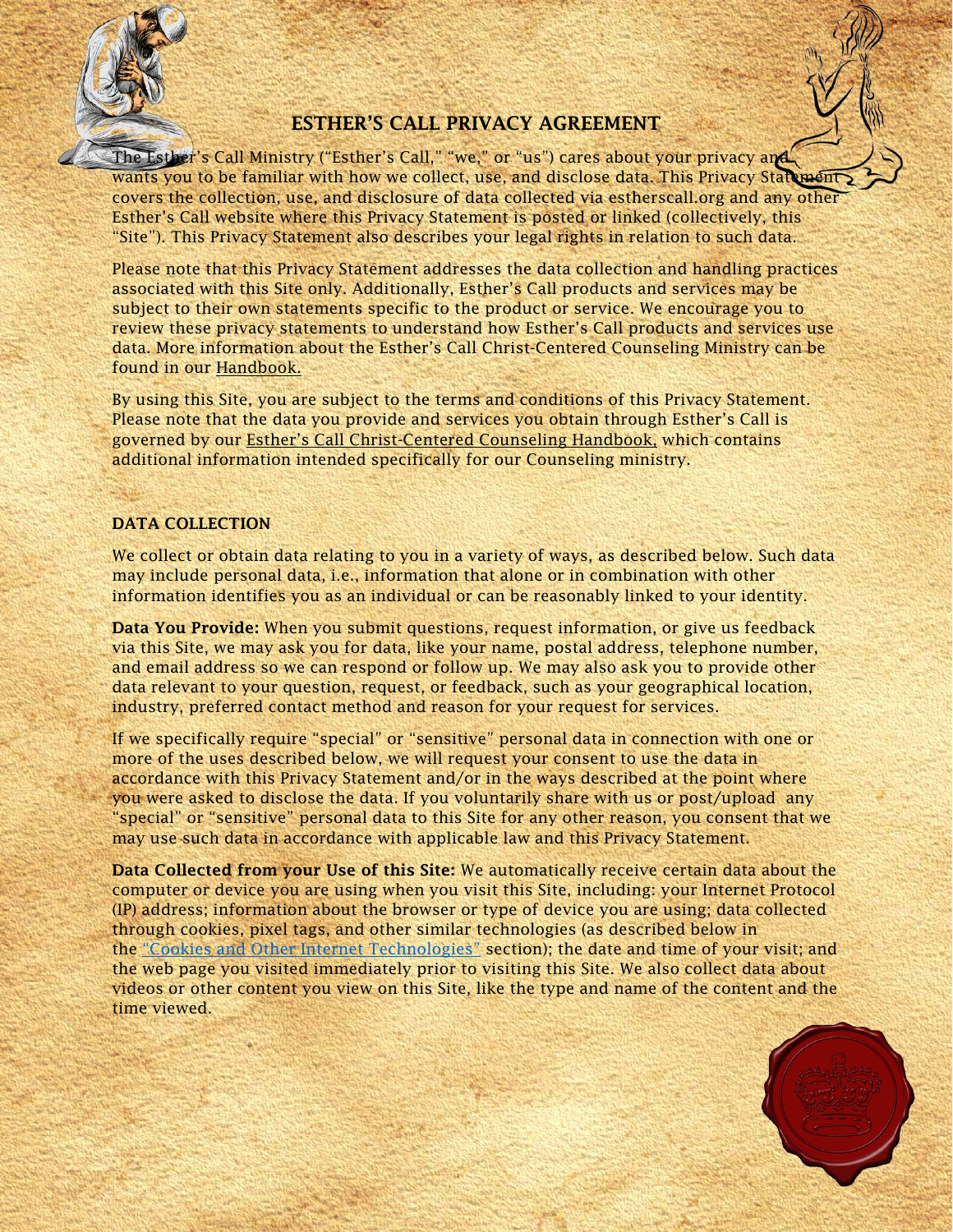

We use data about you for the purpose(s) for which it was collected or provided to  $us$ stated at the point of collection) or as otherwise obvious from the context of collection. We may also use data to:

- Administer and manage this Site, communicate with you about this Site, process your request for information, or otherwise complete a transaction or service you request or authorize;
- Customize or personalize your user experience and the content we deliver to you, including to provide you with content that is more relevant to you;
- Contact you about Esther's Call products and services, provide you with promotional materials or offers for products/services from Esther's Call, or send you other communications about Esther's Call and events (including communications based on your interests, personal and business characteristics, and location) (collectively, "outreach communications"). We may provide these communications and offers via email, postal mail, online, social media platforms, text messages, and other means;
- Carry out our internal business purposes, such as ministry transactions, audits, and data analysis; conduct research and analytics about your use of this Site and interaction with us; develop new products; improve this Site and our existing products and services; identify usage trends; assess the performance of our outreach; optimize our outreach campaigns; and determine the effectiveness of our communications;
- Protect the rights, safety, property, or operations of one or more Esther's Call affiliates, you, or others;
- Comply with applicable law and/or respond to requests and communications from law enforcement authorities or other government officials.

Note that you may unsubscribe from a Esther's Call mailing list at any time by clicking on the 'unsubscribe' link in any of our outreach communications to you. After you unsubscribe, we will not send you further outreach communications, but we may continue to contact you to the extent necessary for the purposes of any services you have requested.

We will never use your personal data to advertise, promote, or market third-party goods or services to you. Additionally, we will not license or publish any of your personal data. We do not and will not sell any personal data to third parties for their own commercial use.

# BASIS FOR PROCESSING PERSONAL DATA

Applicable law in certain countries requires us to set out in this Privacy Statement the legal basis upon which we rely in order to process personal data.

Consent: We may rely on the consent that you provide us at the point of data collection disclosure to us to process such data for the purposes outlined herein.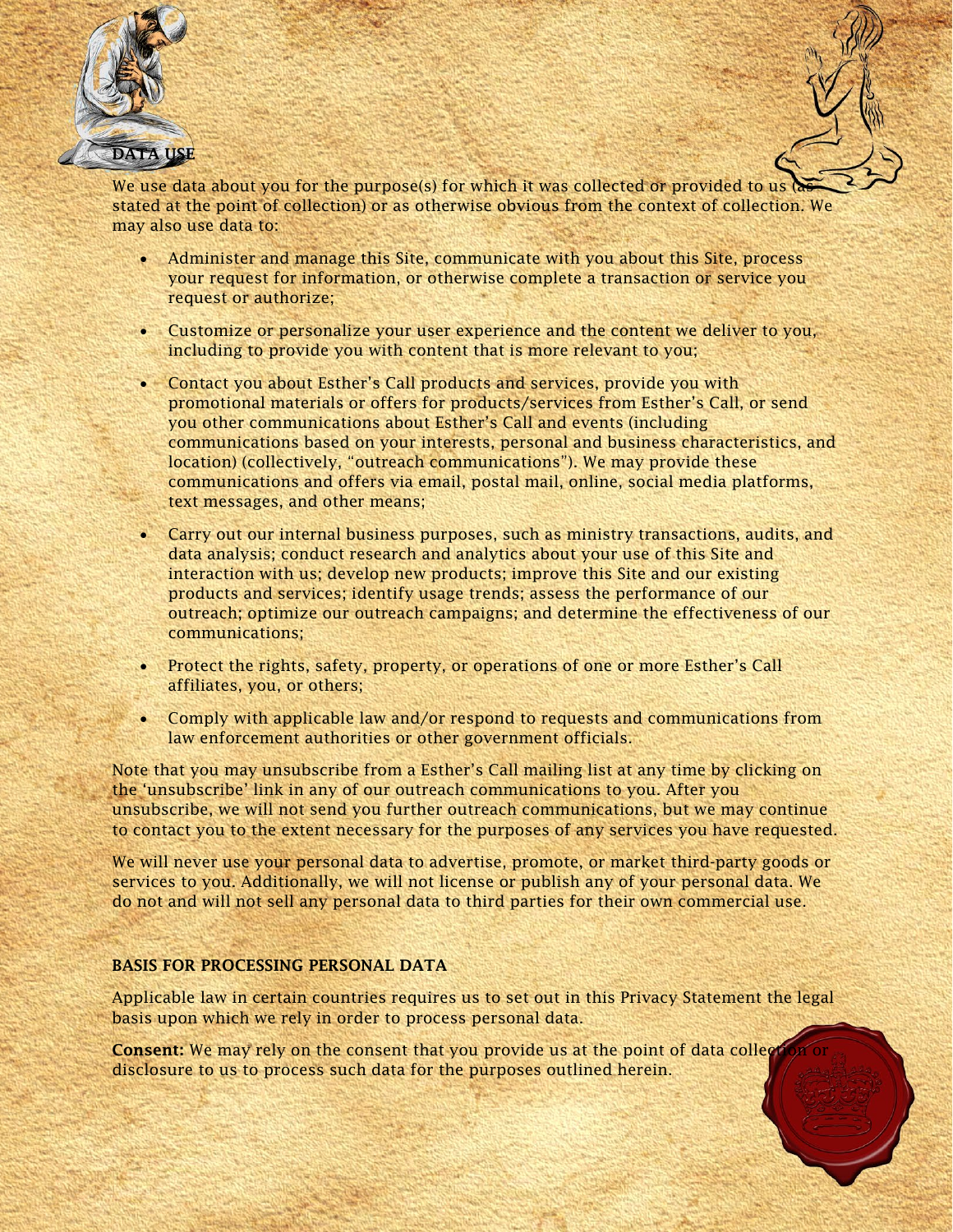**Itimate interests:** We may rely on our legitimate interests to process your personal data, provided that our interests are not overridden by your interests, fundamental rights, or freedoms. In particular, we may process your personal data in reliance on a legitimate interest in the effective and lawful operation of this Site and our ministry, as well as the effective delivery of information and services to you. We may have other legitimate interests and, if so, we will make clear what those interests are at the relevant point in time.

Compliance with legal obligations: We may process your personal data if necessary for us to comply with a legal obligation arising under an applicable law to which we are subject.

To the extent that we process any "special" or "sensitive" categories of personal data relating to you, we will do so because either: (i) you have given us your explicit consent to carry out such processing; (ii) the processing is necessary for the establishment, exercise, or defense of legal claims; or (iii) you have made the data manifestly public.

If you have questions or concerns about the legal basis upon which we collect and use your personal data, you can contact us at [team@estherscall.org](mailto:team@estherscall.org)

### DISCLOSURES OF PERSONAL DATA

In connection with one or more of the purposes outlined in the ["Data Use"](https://docs.google.com/document/d/1joX7KDa2wS6FWPVPr34lLFOUV7jtzZUPgYuXd4M6eTM/edit#bookmark=id.ys8bxbjx3l3j) section above, we may disclose your data to:

- Other entities within the Esther's Call Ministries and affiliate ministries;
- Third parties that provide services to us, such as system hosting, management, and support; data analysis; facilitation of outreach; data backup; and data security and storage services;
- Relevant third parties as part of our Ministry transaction, such as a reorganization, merger, sale, joint venture, assignment, transfer, or other disposition of all or any portion of our ministry, assets, or stock (including in connection with a bankruptcy or similar proceeding);
- Competent governmental and public authorities, in each case to comply with legal or regulatory obligations or requests; and
- Other third parties as we believe necessary or appropriate: (a) under applicable law; (b) to comply with legal process; (c) to enforce our terms and conditions; (d) to protect our operations and those of any of our affiliates; (e) to protect our rights, privacy, safety, or property, and/or those of our affiliates, you, or others; and (f) to allow us to pursue available remedies or limit damages that we may sustain.

In addition, this Site may contain content and plugins from social media platforms, like Facebook ("Like" button), Twitter ("Share to Twitter"), LinkedIn, and others. These plugins allow you to share information from this Site to your timeline or account. When you connect to these services, the third parties may store and/or access data (including through the use of cookies and other similar technologies) over which we do not have control. If you are logged into one of your social media accounts while visiting a webpage on this Site that contains a social media plugin, the social media plugin may allow the relevant  $s\varphi$ cial media platform to receive information that you visited this Site and link it to your  $\zeta_0$  cial media account. We do not control these third-party platforms, and information collected is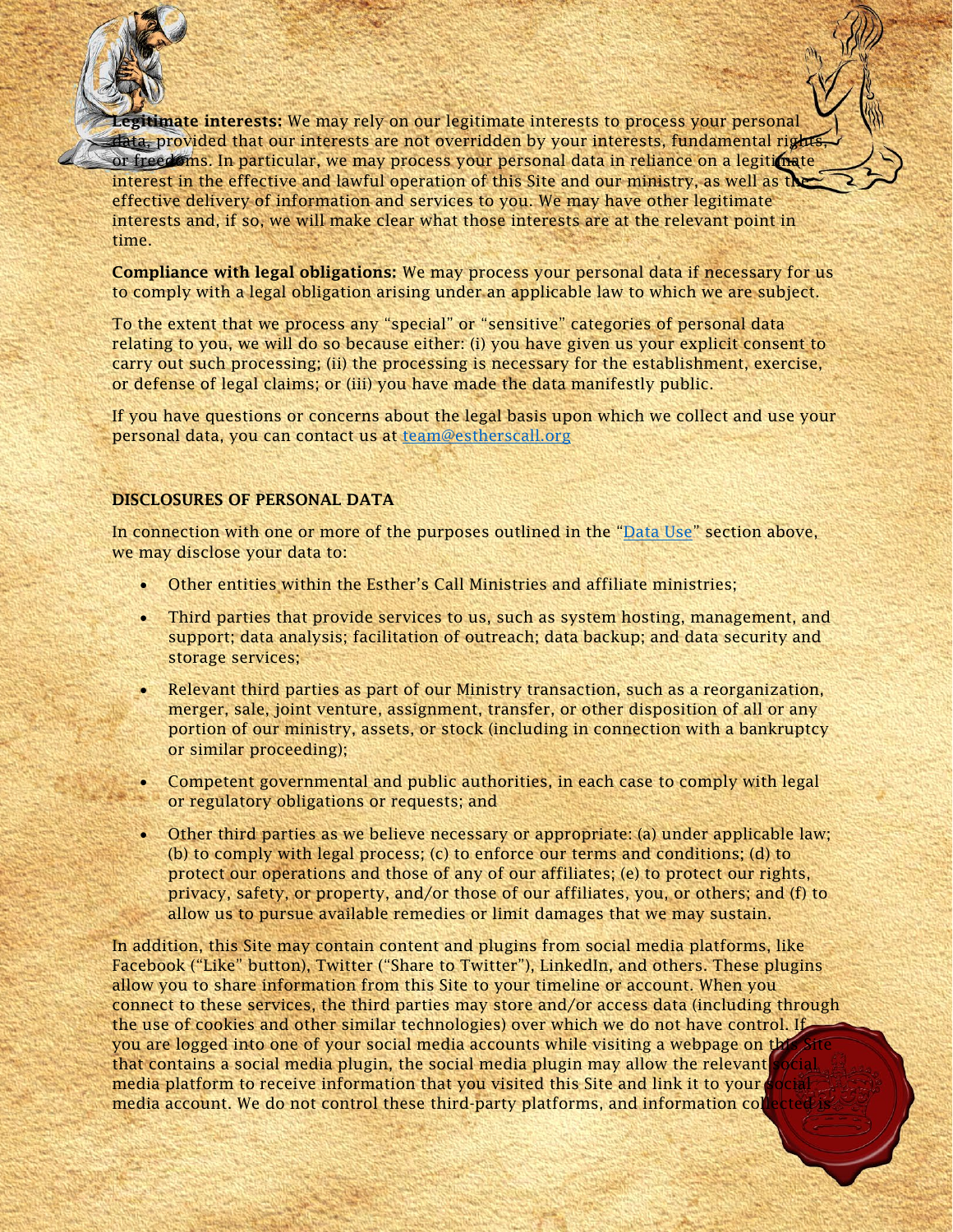overned by the privacy statement of the third party that provides the relevant platform. We encourage you to review these platforms' privacy statements for more information.

The disclosures described in this section may result in the transfer of your data to countries or regions with data protection laws that differ from those in your country of residence. By providing us with your data and using this Site, you are acknowledging that your data may be transferred to countries outside of your country of residence.

#### COOKIES AND OTHER INTERNET TECHNOLOGIES

This Site uses cookies (i.e., small text files placed on your device) and similar technologies (e.g., pixels and pixel tags, ad tags, clear GIFs, and Javascript) – including cookies and technologies from third-party providers – to enable certain features and functionality and to collect additional information that helps us to improve this Site and our services. This Site may use session cookies (which expire when you close your browser) and persistent cookies (which remain on your device after you close your browser until you delete them or they expire). We use these technologies for security purposes, to help you navigate this Site, to display information more effectively, to better serve you with tailored information on this Site, and to gather statistical information about how visitors use this Site in order to continually improve its design and functions.

If you do not want data to be collected from your device via cookies, most browsers have a setting that allows you to decline the use of cookies. Some features of this Site may not work properly if you decline the use of cookies. To learn more about cookies, please visit <https://www.allaboutcookies.org/>

Google Analytics: We use Google Analytics, a web analytics tool that may set cookies in your browser, in order to help us understand how visitors engage with this Site. To learn more about Google Analytics' data practices, please visit [https://support.google.com/analytics/answer/6004245?hl=en.](https://support.google.com/analytics/answer/6004245?hl=en) For opt-out options

specific to Google Analytics, please visit [https://tools.google.com/dlpage/gaoptout.](https://tools.google.com/dlpage/gaoptout)

Other third-party cookies and technologies. We also enable third-party cookies and other similar technologies to collect or receive data from this Site and elsewhere for use in ministry outreach, including for the purposes of serving outreach purposes targeted to users' interests, retargeting visitors to this Site, conversion tracking (i.e., tracking the actions users take after viewing or engaging with our advertisements), measuring outreach effectiveness, and ensuring that you do not see the same outreach repeatedly. These cookies and similar technologies collect data about your browsing habits and online behavior, including across different browsers and devices used by you, in order to serve advertisements that may be of interest to you. For example, Nielsen's third-party providers may use the fact that you visited this Site to place online ads for Nielsen on non-Nielsen websites.

Third parties may also use data about your use of this Site to help target non-Esther's Call Outreach programs based on your online behavior and/or interests in general. Data collected generally includes actions you take on this Site (e.g., URL, previous website visited), device and browser data (e.g., IP address, operating system, browser type), timestamp, and events (e.g., page views). In some cases, this data is connected to  $y$ social network ID. Please note that Esther's Call is not responsible for practices by  $\frac{1}{2}$ third parties, and those practices are subject to those companies' own policies.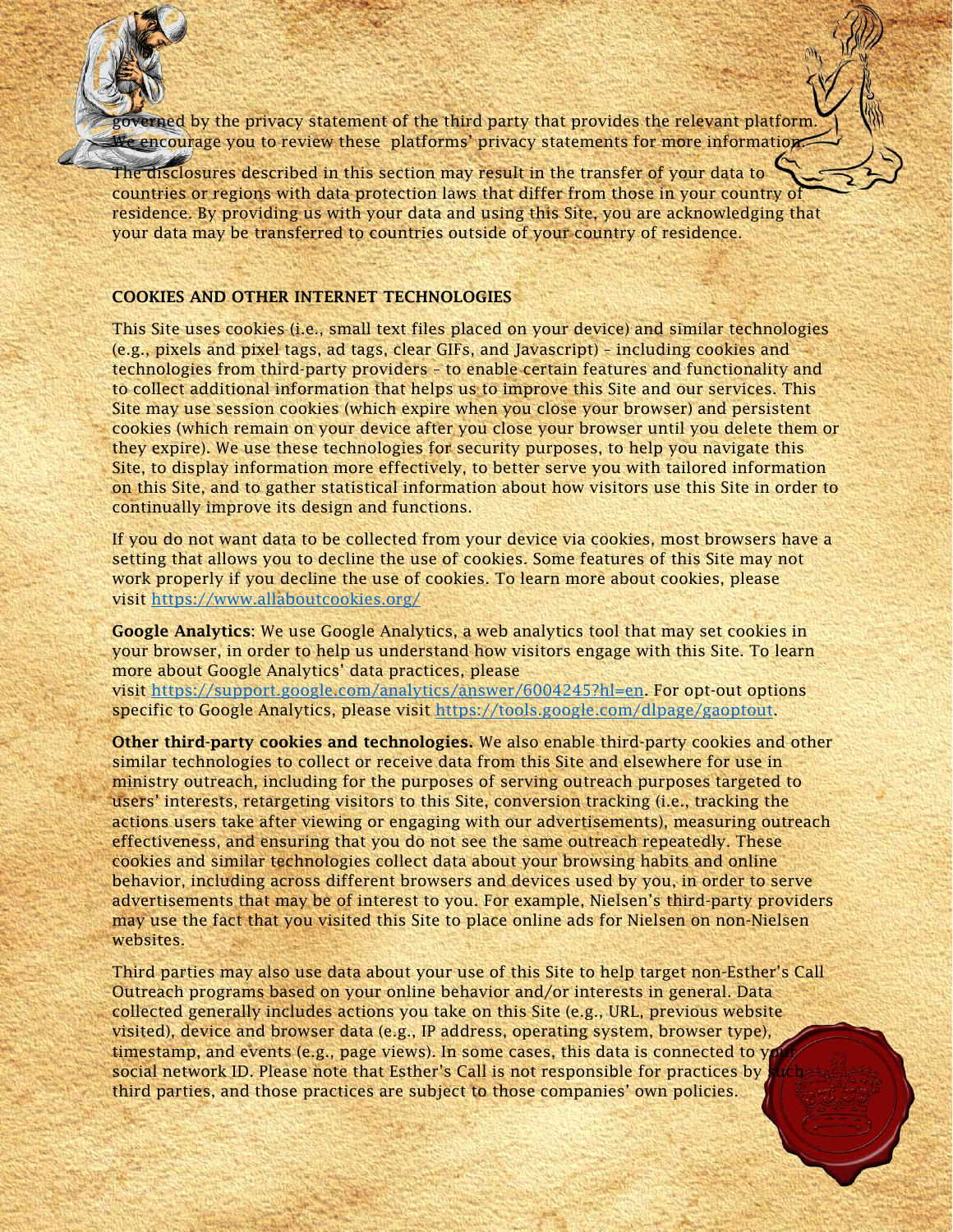**May use industry platforms to opt out of interest-based advertising. To learn more** about opting out of receiving interest-based advertisements and how to exercise your options please

visit: [https://optout.aboutads.info](https://optout.aboutads.info/) and [www.networkadvertising.org/choices.](https://www.networkadvertising.org/choices) These tools use cookies to record and implement your preferences. If you disable or delete cookies on your device after using these tools, you will need to complete the opt-out process again.

#### THIRD-PARTY WEBSITES

This Privacy Statement does not address, and we are not responsible for, the privacy practices of any third parties, including those that operate websites to which this Site links. The inclusion of a link on this Site does not imply that we or our affiliates endorse the practices of the linked website.

## DATA SECURITY

We use reasonable organizational, technical, and administrative measures to protect data under our control. Unfortunately, no data transmission over the internet or data storage system can be guaranteed to be 100% secure. If you feel that the security of any data that we hold about you has been compromised, please immediately at [team@estherscall.org](mailto:team@estherscall.org)

### EXERCISING YOUR RIGHTS

You have choices about how your personal data is handled, and we are committed to providing you with reasonable access to your personal data and the ability to review and limit the use of such data in accordance with applicable law.

If you no longer want to receive electronic newsletters you signed up to receive or other outreach communications from Esther's Call, you can click on the 'unsubscribe' link at the bottom of such communications.

## DO NOT TRACK SIGNALS

"Do Not Track" ("DNT") is a preference you can set in your web browser to let the websites you visit know that you do not want them collecting data about you. At this time, this Site does not respond to DNT or similar signals. Please refer to the ["Cookies and Other Internet](https://docs.google.com/document/d/1joX7KDa2wS6FWPVPr34lLFOUV7jtzZUPgYuXd4M6eTM/edit#bookmark=id.a68agn30ff80)  [Technologies"](https://docs.google.com/document/d/1joX7KDa2wS6FWPVPr34lLFOUV7jtzZUPgYuXd4M6eTM/edit#bookmark=id.a68agn30ff80) section of this Privacy Statement for more information about how you can decline the use of cookies on your device.

## DATA RETENTION

We will retain your personal data only for those periods necessary to fulfill the various purposes outlined in this Privacy Statement, unless a longer retention period is required allowed by law.